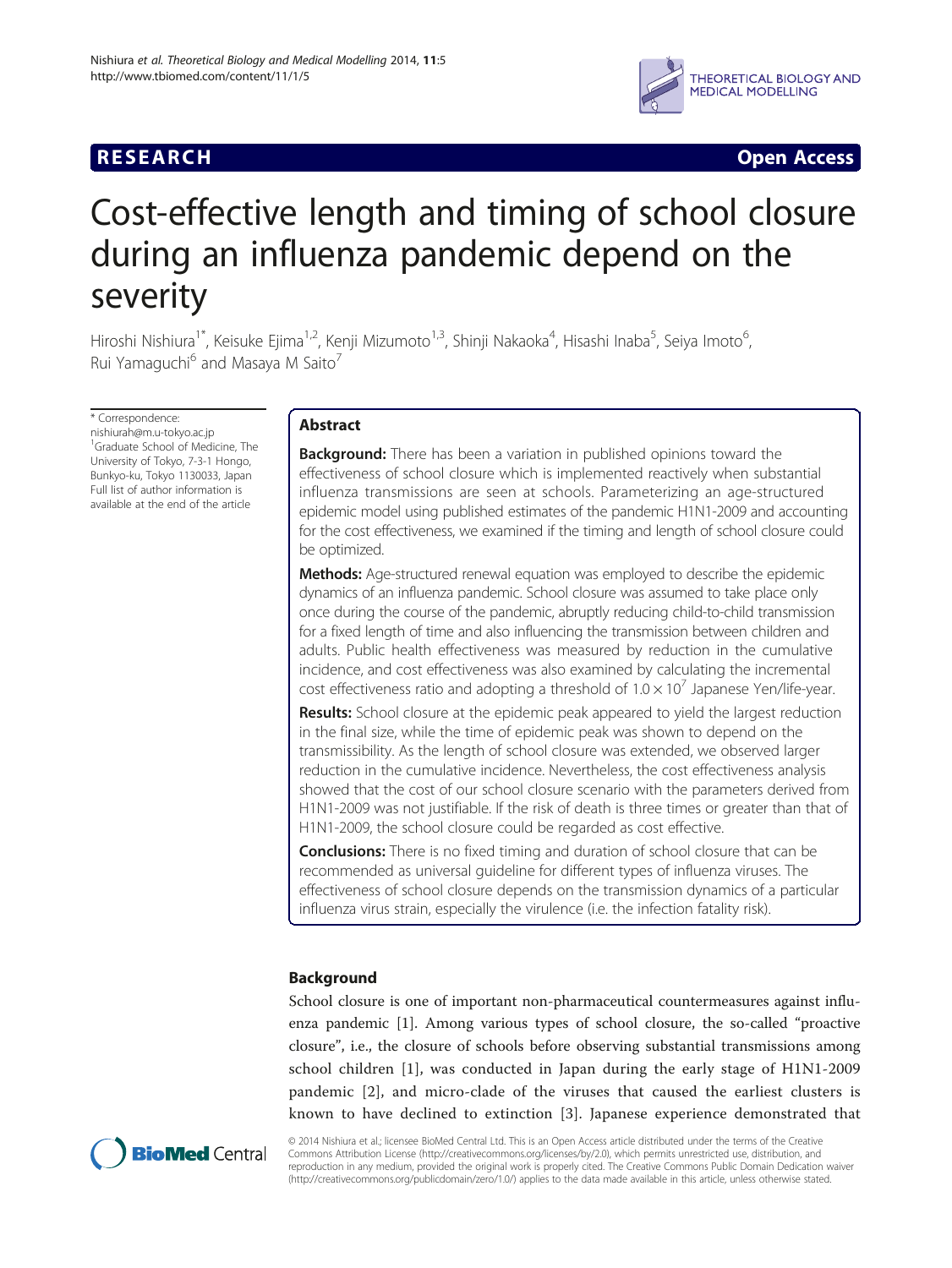<span id="page-1-0"></span>the proactive closure as part of concerted effort of containment measure can be very helpful in achieving the local extinction.

However, there has been a variation in published opinions toward another type of closure, "the reactive closure", i.e., the closure of schools when many children, staff or both are experiencing illness, as part of mitigation strategy. Published studies have empirically explored the impact of reactive school closure on an influenza epidemic or pandemic, and some of the studies demonstrated substantial reduction in the rate of transmission among school children during the closure [[4-7](#page-12-0)]. However, others emphasized that the community impact, e.g. reduction in the demand of healthcare service including hospitalization of severe cases, is likely very limited [[8-10](#page-12-0)]. Elucidating the details of school transmission mechanism has been ongoing (see [Discussion](#page-8-0)), and there has been no simple policy (e.g. the timing and duration) to implement the closure in the reactive manner during the course of a pandemic.

If we have a clear quantitative guideline for the reactive closure (e.g. provision of public health conditions at which the closure can be justified and decided), that could greatly benefit public health policymakers. Fundamental insights into the effectiveness of school closure can be gained from a parsimonious mathematical model, exploring possible answers to such key policy questions using simplistic modelling approaches. In the present study, our questions are two-folds. First, we examine when one should close the school during the course of a pandemic. Second, we explore how long the closure should be implemented. Parameterizing the model using published epidemiological estimates of the pandemic H1N1-2009 and accounting for the cost effectiveness of closure, we discuss if the timing and length of school closure could be optimized.

# **Methods**

# Transmission model

In the present study, the cost effectiveness of school closure is examined using a singlelayer epidemic model. Specifically, we consider an age-structured epidemic model that describes the time- and age-dependent transmission dynamics of influenza [\[11](#page-12-0)]. Let  $j_a(t)$ be the incidence (i.e. the number of new infections) of influenza in age-group  $a$  at calendar time t. The renewal process is modelled as

$$
j_a(t) = s_a(t) \sum_{b} \int_{0}^{\infty} A_{ab}(s) j_b(t-s) ds,
$$
\n(1)

where  $s_a(t)$  is the fraction of susceptible individuals of age-group a at time t, and  $A_{ab}(s)$ stands for the rate of secondary transmission from a single infected individual in agegroup  $b$  to susceptibles in age-group  $a$  at the infection-age (i.e. the time since infection) s, which may be decomposed as

$$
A_{ab}(s) = R_{ab}g_b(s),\tag{2}
$$

where  $R_{ab}$  represents the average number of secondary cases in age-group a generated by single infected individual in age-group  $b$ , constituting a single element of the so-called age-dependent "next-generation matrix".  $g_b(s)$  is the probability density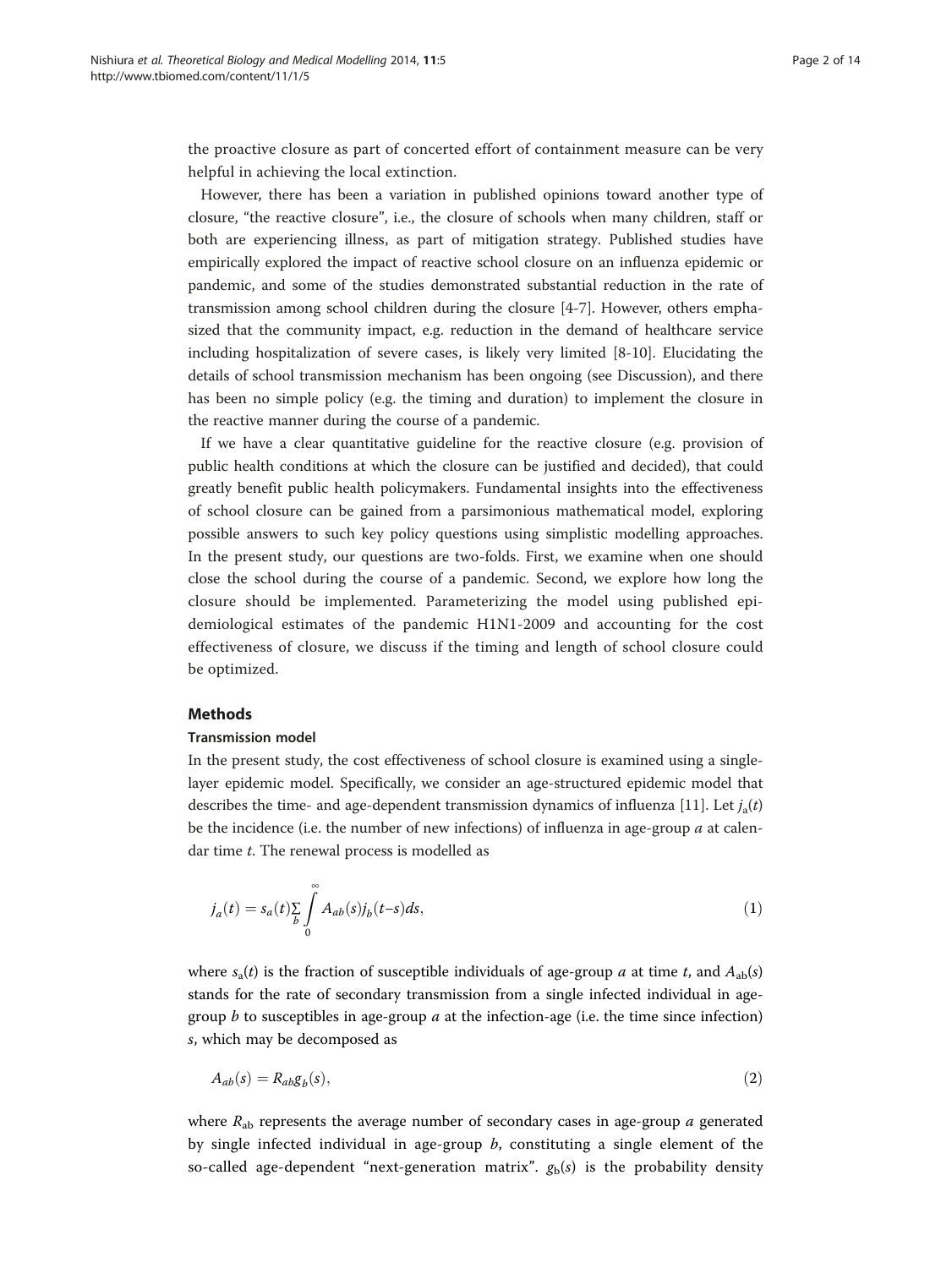<span id="page-2-0"></span>function of the generation time, assumed as dependent on the age-group of primary case. This model can be interpreted as a general representation of the socalled Susceptible-Exposed-Infected-Removed (SEIR) model and its variants in continuous time with a discrete age-structure (e.g. [[7,9](#page-12-0)]). Susceptible individuals are depleted as:

$$
s_a(t) = s_a(0) - \frac{\int\limits_0^t i_a(x)dx}{N_a},
$$
\n
$$
(3)
$$

where  $N_a$  represents the population size of age-group a.

#### School closure

Let K be the age-dependent next-generation matrix,  $[R_{ab}]$  which scales the secondary transmission in ([2\)](#page-1-0). In the present study, we consider  $3 \times 3$  matrix, describing within and between group transmissions between/among children, young adults and elderly. That is, we have

$$
\mathbf{K} = \begin{pmatrix} R_{11} & R_{12} & R_{13} \\ R_{21} & R_{22} & R_{23} \\ R_{31} & R_{32} & R_{33} \end{pmatrix},\tag{4}
$$

where subscripts 1, 2 and 3 represent children, young adults and elderly, respectively. The basic reproduction number,  $R_0$ , representing the average number of secondary cases produced by a single 'typical' primary case in a fully susceptible population is computed as the largest eigenvalue of the next-generation matrix (4). During the course of a pandemic, the matrix which describes the age-dependent net reproduction would be scaled by the remaining fraction of susceptibles,  $s_a(t)$ , i.e.,

$$
\mathbf{K}(t) = \begin{pmatrix} s_1(t)R_{11} & s_1(t)R_{12} & s_1(t)R_{13} \\ s_2(t)R_{21} & s_2(t)R_{22} & s_2(t)R_{23} \\ s_3(t)R_{31} & s_3(t)R_{32} & s_3(t)R_{33} \end{pmatrix}
$$
(5)

We assume that  $K(t)$  is decomposed into biological part (e.g. those characterizing susceptibility or infectivity) and contact part (i.e. those associated with contact), i.e.,

$$
\mathbf{K}(t) \sim \begin{pmatrix} s_1(t)\alpha_1 & 0 & 0 \ 0 & s_2(t)\alpha_2 & 0 \ 0 & 0 & s_3(t)\alpha_3 \end{pmatrix} \begin{pmatrix} M_{11}r_1 & M_{12}r_2 & M_{13}r_3 \ M_{21}r_1 & M_{22}r_2 & M_{23}r_3 \ M_{31}r_1 & M_{32}r_2 & M_{33}r_3 \end{pmatrix},
$$
(6)

where  $\alpha_i$  is a relative susceptibility of age group *i*,  $M_{ii}$  represents the number of contacts that an individual in age group  $i$  experiences with individuals in age group  $j$  per unit time, and  $\Gamma_i$  is the integral of the survival function of infectious period of age group *i*  $(\Gamma_i = 1/\gamma_i$  if the infectious period is exponentially distributed with the mean  $1/\gamma_i$ days). Hereafter, the matrix  $M = [M_{ij}]$  is referred to as the contact matrix.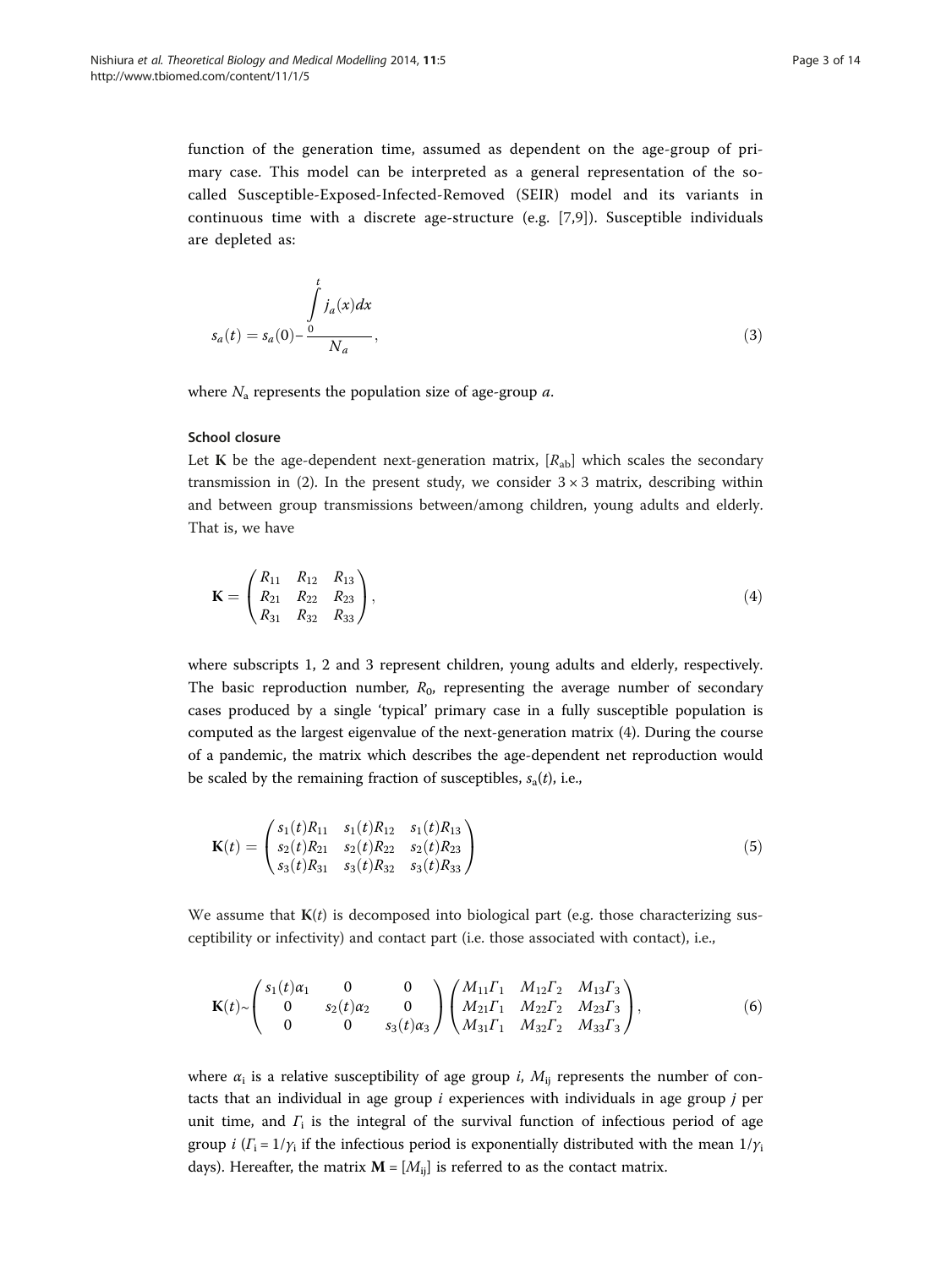In the event of school closure, we assume that the net reproduction matrix is further scaled by a function  $\varepsilon(t)$ . If the closure influences only the contact among children, we would simplify the issue by rescaling (1,1)-element, i.e.,

$$
\mathbf{K}'(t) = \begin{pmatrix} \varepsilon(t)s_1(t)R_{11} & s_1(t)R_{12} & s_1(t)R_{13} \\ s_2(t)R_{21} & s_2(t)R_{22} & s_2(t)R_{23} \\ s_3(t)R_{31} & s_3(t)R_{32} & s_3(t)R_{33} \end{pmatrix},\tag{7}
$$

where  $\varepsilon(t)$  may be modelled as

$$
\varepsilon(t) = \begin{cases} 1 & \text{for } t < t_0 \text{ or } t \ge t_0 + \tau, \\ q & \text{for } t_0 \le t < t_0 + \tau, \end{cases} \tag{8}
$$

where q represents the relative risk of secondary transmissions during the closure,  $t_0$  represents the starting time of closure, and  $\tau$  stands for the total length of closure. In the existing guideline in Japan,  $\tau$  is suggested to be on the order of 7 days [[12](#page-12-0)] which we regard as our baseline, and examine the possible length up to 50 days. As can be understood from (8), our study considers an epidemic scenario in which the school closure takes place only once. If we additionally account for a compensation of contact with young adults, we assume that the net reproduction matrix is rescaled as

$$
\mathbf{K}'(t) = \begin{pmatrix} \varepsilon(t)s_1(t)R_{11} & \phi(t)s_1(t)R_{12} & s_1(t)R_{13} \\ \phi(t)s_2(t)R_{21} & s_2(t)R_{22} & s_2(t)R_{23} \\ s_3(t)R_{31} & s_3(t)R_{32} & s_3(t)R_{33} \end{pmatrix},
$$
\n(9)

where  $\phi(t)$  represents the relative increase in the reproduction number between children and young adults due to compensatory behaviour of children with young adults during the closure. For clarity of modelling and due to shortage of scientific evidence, we ignore the influence of compensation on other elements of the contact matrix (e.g. we assume that the contacts within young adults and between children and elderly are not influenced by closure). Further mathematical details of the compensatory contact are described in [Appendix.](#page-10-0)

#### Epidemiological outcomes

Let  $z_a$  represent the final size (i.e. the cumulative incidence) of age group  $a$ , i.e.,

$$
z_a = \int\limits_0^\infty j_a(x)dx - j_a(0) \tag{10}
$$

Although mitigation strategy including school closure involves multiple public health objectives (e.g. delaying peak and reducing the height of peak prevalence), the present study focuses on the cumulative risk of infection. Concentrating on this aspect, we explore the possible optimal timing and duration of school closure and examine the cost effectiveness of this countermeasure. Since the average life expectancies are different between age-groups, the loss of life-years, L, due to the pandemic is measured by employing age-dependent weighting function,  $w_a$ .

$$
L = \sum_{a=1}^{3} w_a z_a \tag{11}
$$

 $w_a$  is given as the product of the infection fatality risk (IFR; i.e., the risk of death given infection with influenza virus) and life-expectancy of age group  $a$ , assumed to be 65, 45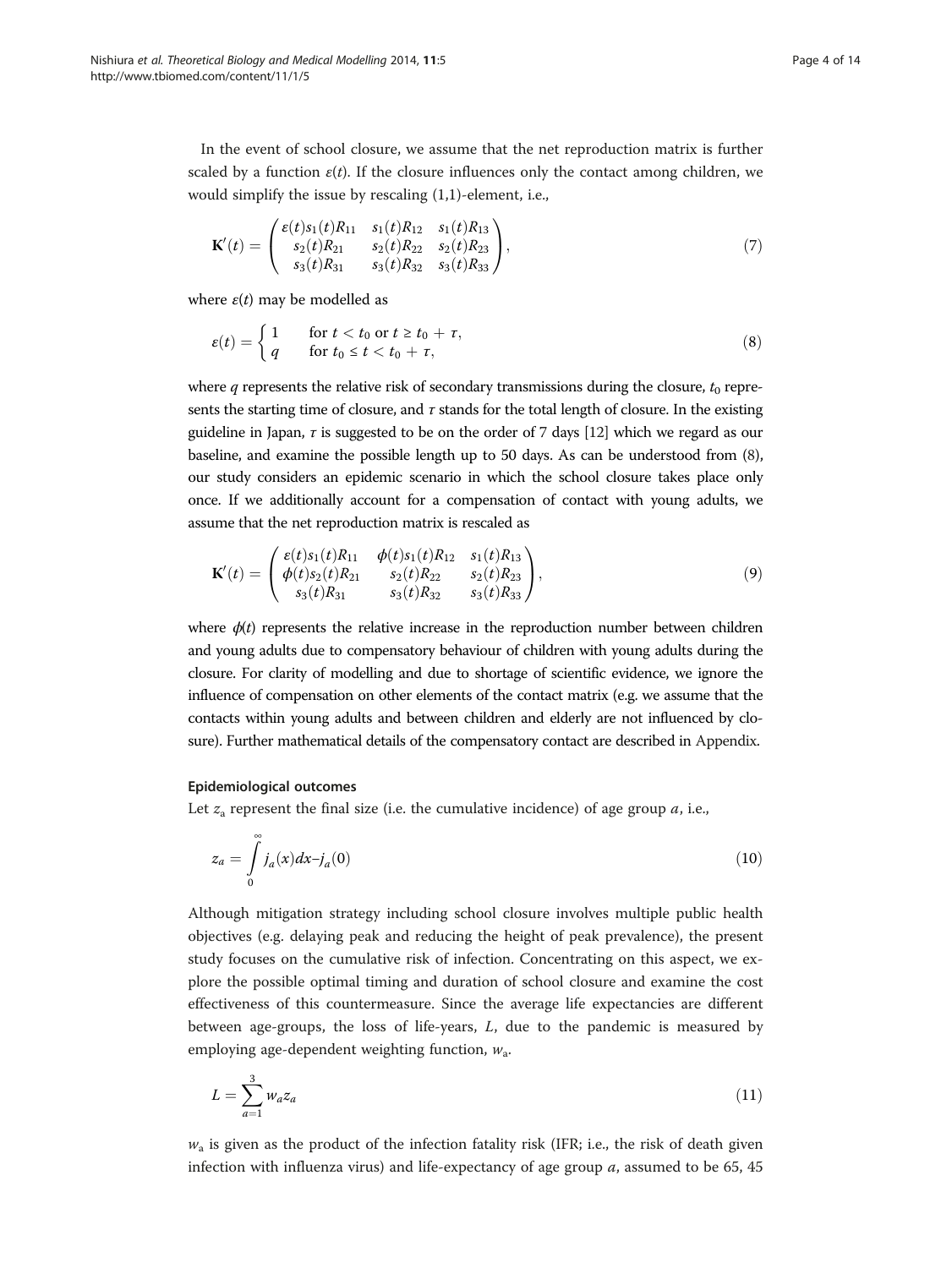<span id="page-4-0"></span>and 15 years for children, young adults and elderly, respectively [[13](#page-12-0)]. The age-specific estimates of IFR are extracted from empirical study in Hong Kong, assumed as 1, 10 and 500 deaths per 100,000 infections for children, young adults and elderly, respectively [[14\]](#page-12-0). To measure the effectiveness of school closure, we compare the absolute difference of L between two scenarios, i.e. with and without school closure,  $L_1$  and  $L_0$ (i.e.,  $L_0$ - $L_1$ ), yielding the life-years saved by the school closure.

School closure also involves the cost of forced annual leave among parents during the closure. The frequency of such annual leave among Japanese businessmen has been surveyed by Mizumoto et al. [\[15](#page-12-0)], showing that up to 16% of daylight time workers were influenced by the school closure and were compelled to take at least an annual leave for half a day. Especially, the parental absenteeism was as high as 26.7% among households with at least one infected child, and this proportion was 10.4% otherwise [[15\]](#page-12-0). Let  $c$  be the average daily rate of cost induced by annual leave per single young adult. The gross social cost of such parental absenteeism, G, is calculated as

$$
G = cr \left[ u_1 \int_{t_0}^{t_0 + r} j_1(x) dx + u_0 \left( \frac{N_2}{2} - \int_{t_0}^{t_0 + r} j_1(x) dx \right) \right],
$$
 (12)

where  $u_1$  and  $u_0$  are the proportions of households in which either father or mother has to take annual leave, with or without an infected child in the household, respectively (i.e.,  $u_1 = 0.267$  and  $u_0 = 0.104$ ) and  $N_2$  is the population size of adults. For simplicity, we ignore small fractions of childless couples and unmarried adults among the total young adults. The cost of  $u_1$  is multiplied to the cumulative incidence of children during the closure, ignoring multiple infections in a household (i.e. we ignore brother(s) or sister(s) who are infected at the same time in a household). The population size to multiply  $u_0$  is calculated by subtracting the cumulative incidence from  $N_2/2$ , because it is usually the case that either father or mother is absent from work during closure (and one of them continues to work). According to a white paper of an economic study,  $c$  is given as the product of hourly wage, the average working hours (per day) and the cost to be paid for workers during school closure [[16\]](#page-12-0), yielding  $c = 10,019.52$  Japanese Yen (approximately 100 US Dollars) per day. Since we consider the short (and realistic) lengths of closure (e.g. 7, 14 or 21 days), we account for only individual impact of closure and ignore other indirect social cost such as the loss of business opportunities due to extended period of closure or stagnation of overall economic activity.

Restricting our scenarios to those reducing epidemic peak by the school closure, we measure the average cost that is required to save a single life year as

$$
Y(q, \tau, t_0, c; R_{ab}, \mathbf{j}_a(0)) = \frac{G}{L_0 - L_1}
$$
\n(13)

It should be noted that the quantity  $Y$  is theoretically equivalent to the incremental cost effectiveness ratio (ICER) in the cost effectiveness analysis (CEA) studies. We aim to identify reasonable combination of  $\tau$  and  $t_0$  that minimizes our objective function Y. In the United States and United Kingdom, the acceptable threshold of ICER tends to lie around 100,000 US dollars and 30,000 British Pound per life year, respectively. Accordingly, we assume that the corresponding threshold lies in the range from  $5.0 \times 10^6$ to  $1.0 \times 10^7$  Japanese Yen (and draw a line for the latter threshold in all associated figures).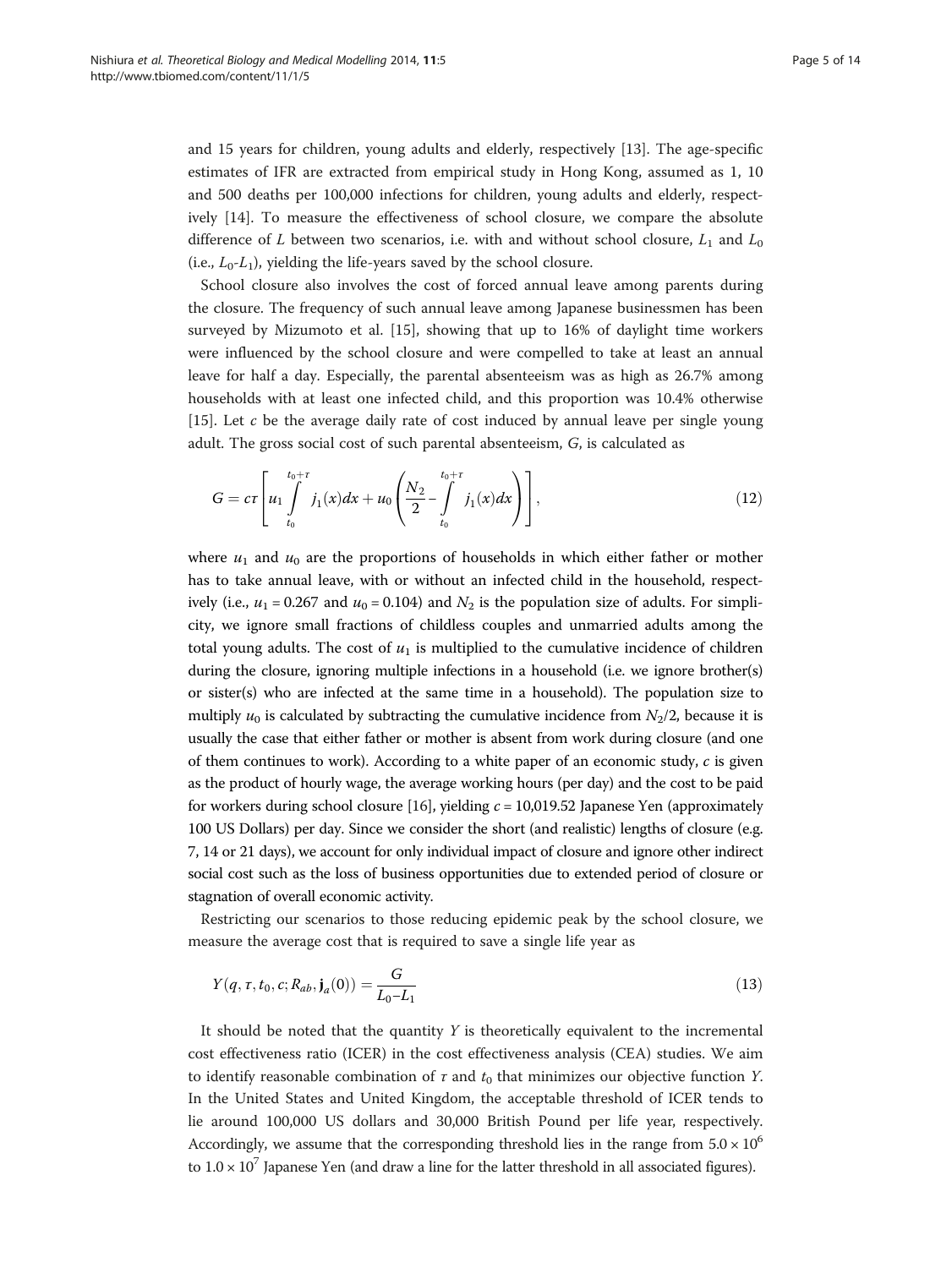# Parameter setting

We consider an epidemic in a population of 1 million. The size of each age group is assumed as proportional to age-specific population sizes of those aged from 0–19, 20– 59 and 60 years and over for the entire Japan, i.e.,  $(N_1, N_2, N_3) = (177207, 500957,$ 321836). The parameters of contact matrix are derived from previous study with an identical age categorization [[17\]](#page-13-0) which essentially assumed that the age-specific contact pattern in Japan is not different from that in England [\[18\]](#page-13-0). In our scenario, an epidemic takes place with an introduction of single infected child  $j_1(0) = 1$  (while  $j_2(0) = j_3(0) = 0$ ), and all residents are assumed as initially susceptible, i.e.,  $(s_1(0), s_2(0), s_3(0)) = (1,1,1).$ Nevertheless, their relative susceptibility per contact (e.g. the probability of successful transmission per contact) depends on age, i.e.,  $(\alpha_1, \alpha_2, \alpha_3) = (1.000, 0.370, 0.059)$  as empirical evidence suggests [[11](#page-12-0),[19](#page-13-0)]. Mean generation times of secondary transmission caused by children and young adults or elderly are assumed to be 2.2 days and 2.7 days, respectively [\[20](#page-13-0)], and we assume that the generation time follows an exponential distribution for mathematical convenience (so that the model ([1\)](#page-1-0) can also be written as ordinary differential equations using the next-generation matrix parameterized by [\(6](#page-2-0))). The basic reproduction number,  $R_0$ , is used for scaling the next-generation matrix and is assumed to be 1.4 [[21,22\]](#page-13-0).

With respect to the protective effect of intervention, the relative reduction in the reproduction number during school closure (hereafter referred to as the "efficacy" of school closure) has been empirically estimated in limited number of settings [\[4,5,9](#page-12-0),[23](#page-13-0)]. As our baseline, we assume that there is a 70% decline in child-to-child transmission during the closure and thus  $q = 0.3$  [[5\]](#page-12-0). In a Japanese survey [\[15\]](#page-12-0), no apparent increase in the frequency of child-to-adult contact was observed during the closure, and we set the proportion of child contacts compensated  $(\pi$ ; see [Appendix](#page-10-0)) as 0 at the baseline and then vary it from 0 to 0.5 (where 0.5 means that 50% of intervened within-child contacts are alternatively made with young adults).

The above-mentioned parameters correspond to empirically measured results from pandemic H1N1-2009 which is known to have been very mild [[24](#page-13-0)]. Thus, we also measure the sensitivity of ICER to different levels of transmission potential and risks of death, varying  $R_0$  from 1.2 to 1.8 and elevating the relative risk of death from 1 to 100 (using H1N1-2009 as the reference).

#### Results

# Epidemic dynamics and school closure

Figure [1](#page-6-0) illustrates a single scenario of influenza pandemic with school closure. At a specified epidemic day, we assumed that school closure is initiated, abruptly reducing the number of child-to-child secondary transmissions by a constant factor for a fixed length of time, and the transmission potential recovers when the school is reopened (Figure [1A](#page-6-0)). A sharp decline in the child incidence was observed, and it also influenced the transmission dynamics of adults and elderly. In the absence of school closure, the cumulative incidence of children, young adults and elderly were 103242 (58.2%), 66156 (13.2%) and 3142 (0.9%), respectively, yielding the final size of 17.3% for the entire population. These figures were in line with the result from seroepidemiological survey of H1N1-2009 in Japan [\[25](#page-13-0)]. The highest incidence was observed at Day 61. When the school closure is implemented at Day 50 for 7 days, the cumulative incidence of children,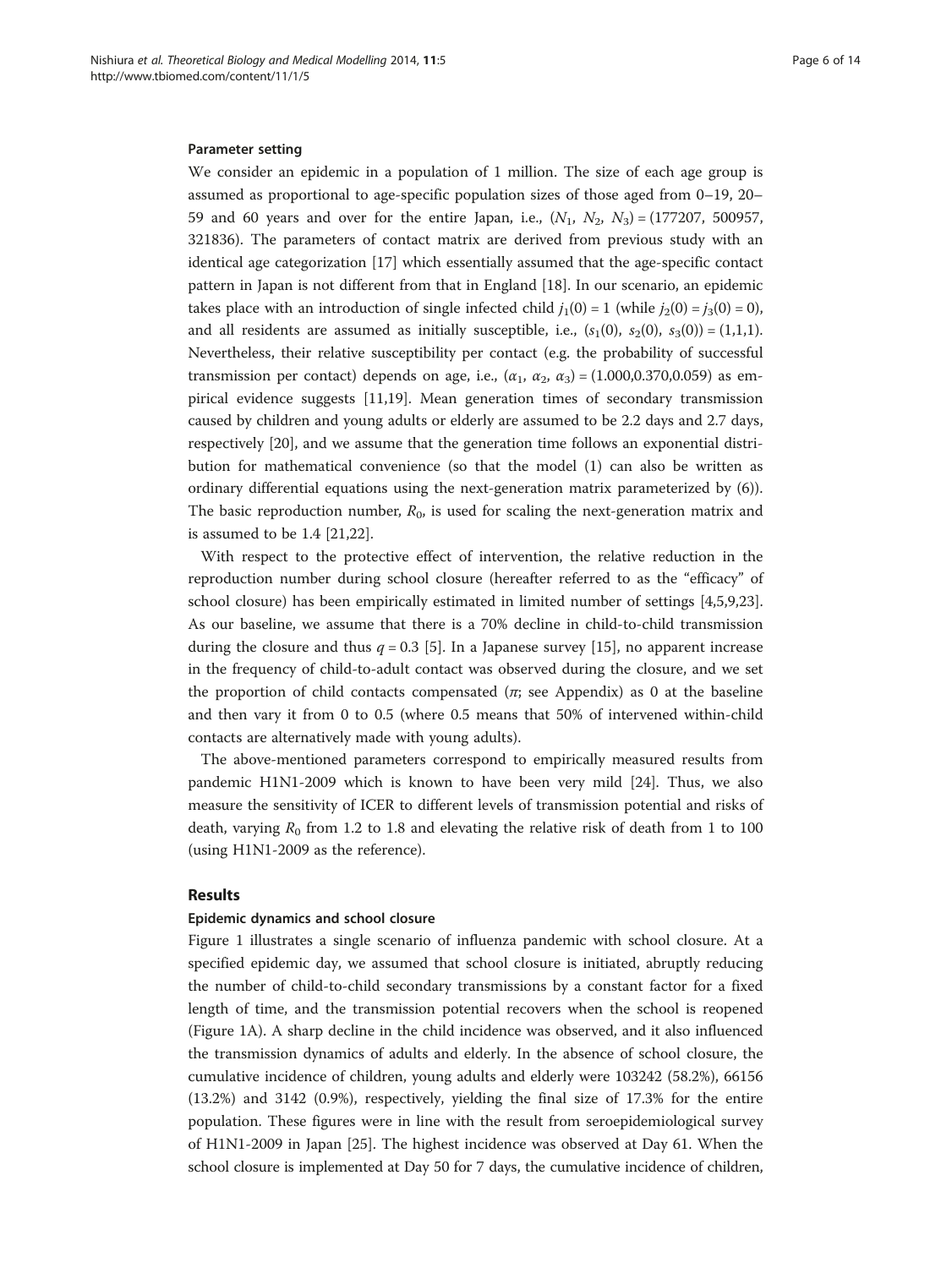<span id="page-6-0"></span>

young adults and elderly were 95795 (54.1%), 61967 (12.4%) and 2930 (0.9%), respectively, yielding the final size of 16.1% for the entire population. The highest incidence was observed at Day 75.

Figure [2](#page-7-0) shows the sensitivity of the cumulative incidence to variable timing and lengths of school closure. The cumulative incidence was minimized if the closure was started at Day 61. Namely, the largest reduction of final size was observed by implementing the closure at the peak of the epidemic (Figure [2](#page-7-0)A). Moreover, as the length of school closure was extended, the cumulative incidence was decreased (Figure [2](#page-7-0)B). Based on our univariate sensitivity analysis, these findings were only marginally influenced by different efficacy of school closure (i.e. variations in the relative reduction in the child-to-child secondary transmissions had little impact on the cumulative incidence) (Figures [2](#page-7-0)C and [2](#page-7-0)D) and variable compensatory behaviour of children with young adults (Figures [2E](#page-7-0) and [2F](#page-7-0)).

#### Cost effectiveness analysis of school closure

Figure [3](#page-8-0) shows ICER values with various timing and lengths of school closure. As there was an optimal timing to minimize the final size in Figure [2](#page-7-0), the ICER also took the minimum value when the closure is implemented at the epidemic peak (Figures [3A](#page-8-0) and [3C](#page-8-0)). Nevertheless, it is noteworthy that the ICER remained to be above the acceptable threshold for all the assumed parameter space for H1N1-2009 (even when ICER took the minimum value). As for the length of closure, the ICER appeared to be a monotonically increasing function of the length of closure. For both the timing and length, the variations in the efficacy of closure and proportion of contacts compensated had only marginal impact on ICER.

Figure [4](#page-9-0) examines the ICER by varying two additional epidemiological variables, i.e., the basic reproduction number (Figure [4](#page-9-0)A) and the relative risk of death given infection (Figure [4](#page-9-0)B). The timing of epidemic peak varied with  $R_0$ , and thus, the time for ICER to take the minimum value also greatly varied with  $R_0$ . Greater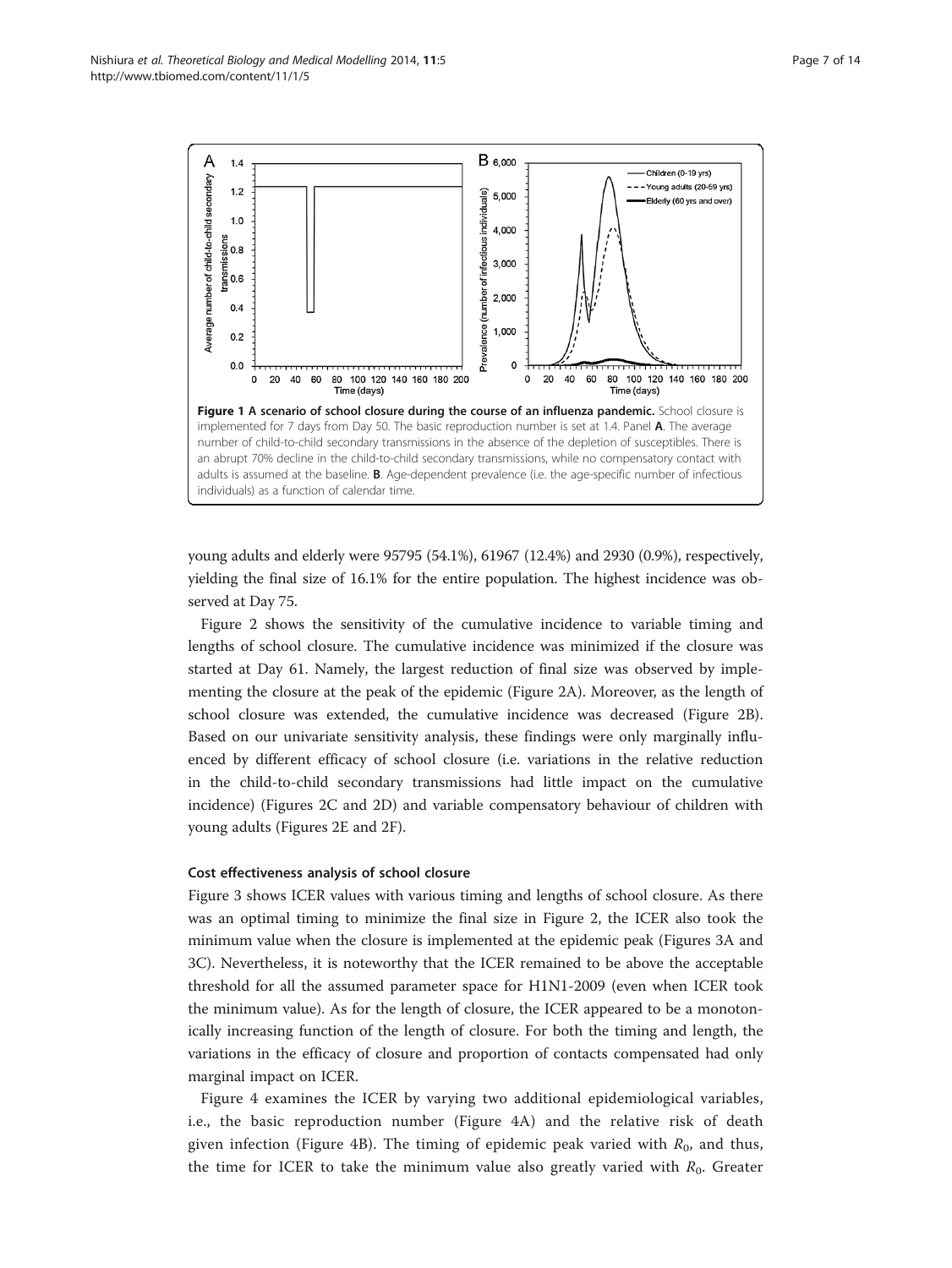<span id="page-7-0"></span>

 $R_0$  yielded the minimum ICER value at earlier epidemic time. Nevertheless, again all the ICER values were above the acceptable threshold in Figure [4](#page-9-0)A. When the infection fatality risk was proportionally magnified, we found that the ICER fall below acceptable threshold. That is, when the risk of death was three times or greater than that of H1N1-2009, all scenarios that we examined appeared to be cost effective.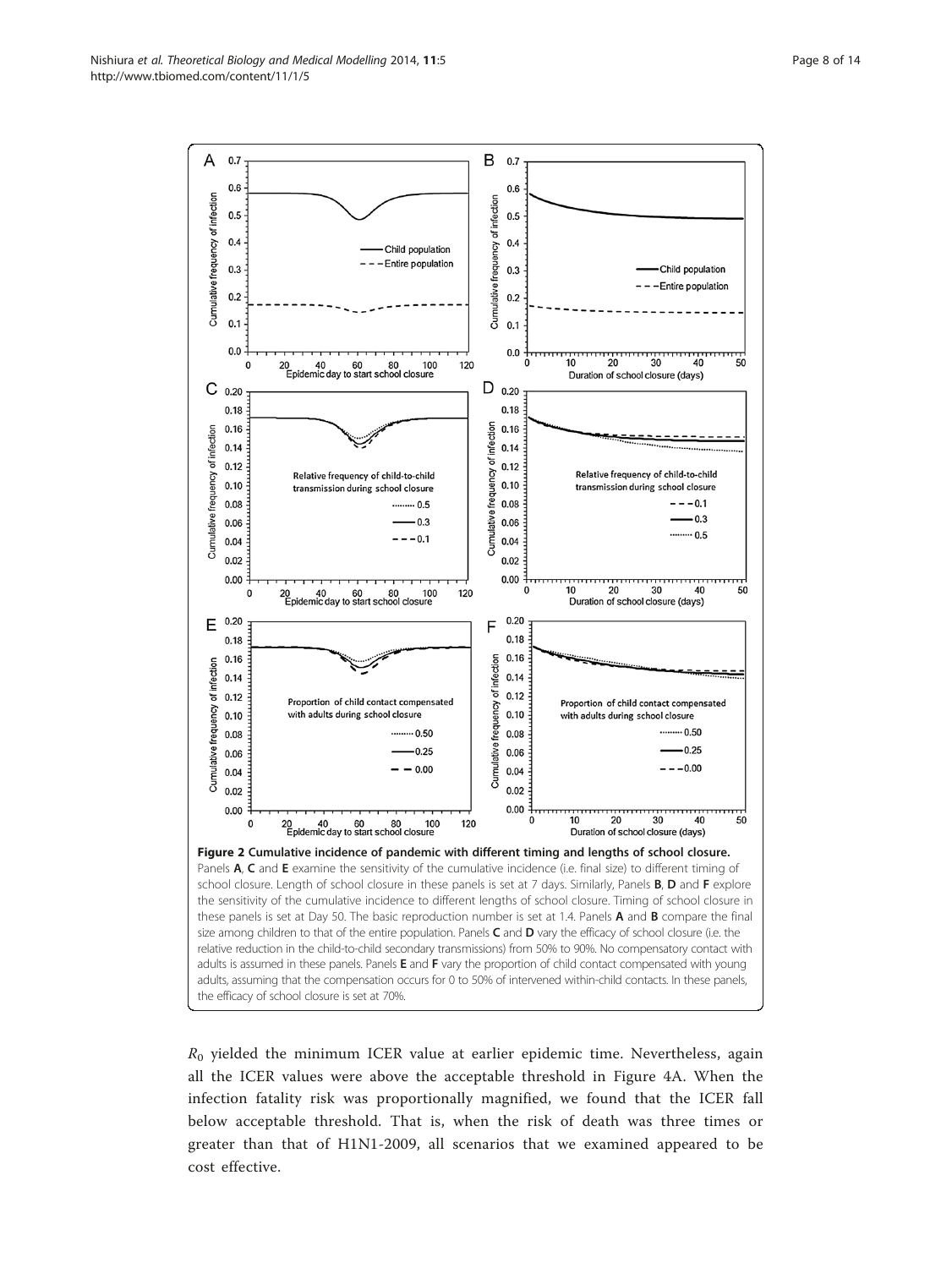<span id="page-8-0"></span>

# **Discussion**

The present study examined the public health effectiveness and cost effectiveness of school closure which was assumed to be implemented only once during the course of a pandemic. The model was parameterized with reference to empirical estimates of the pandemic H1N1-2009. School closure at the epidemic peak appeared to minimize the cumulative incidence, but the time of epidemic peak was shown to depend on  $R_0$ . As the duration of school closure was extended, we observed a larger reduction in the cumulative incidence. Strikingly, the cost effectiveness analysis showed that our school closure scenario with parameters derived from the pandemic H1N1-2009 was not cost effective. Nevertheless, if the virulence is three times or greater than that of H1N1-2009, the cost of closure could be justified. These findings were not very sensitive to the efficacy of school closure and compensatory contact behaviour among children.

There are three important learning points from the present study. First, we have shown that there is no fixed timing and duration of school closure that can be recommended as universal for different types of influenza viruses. It is natural that the effectiveness of school closure depends on the underlying transmission dynamics,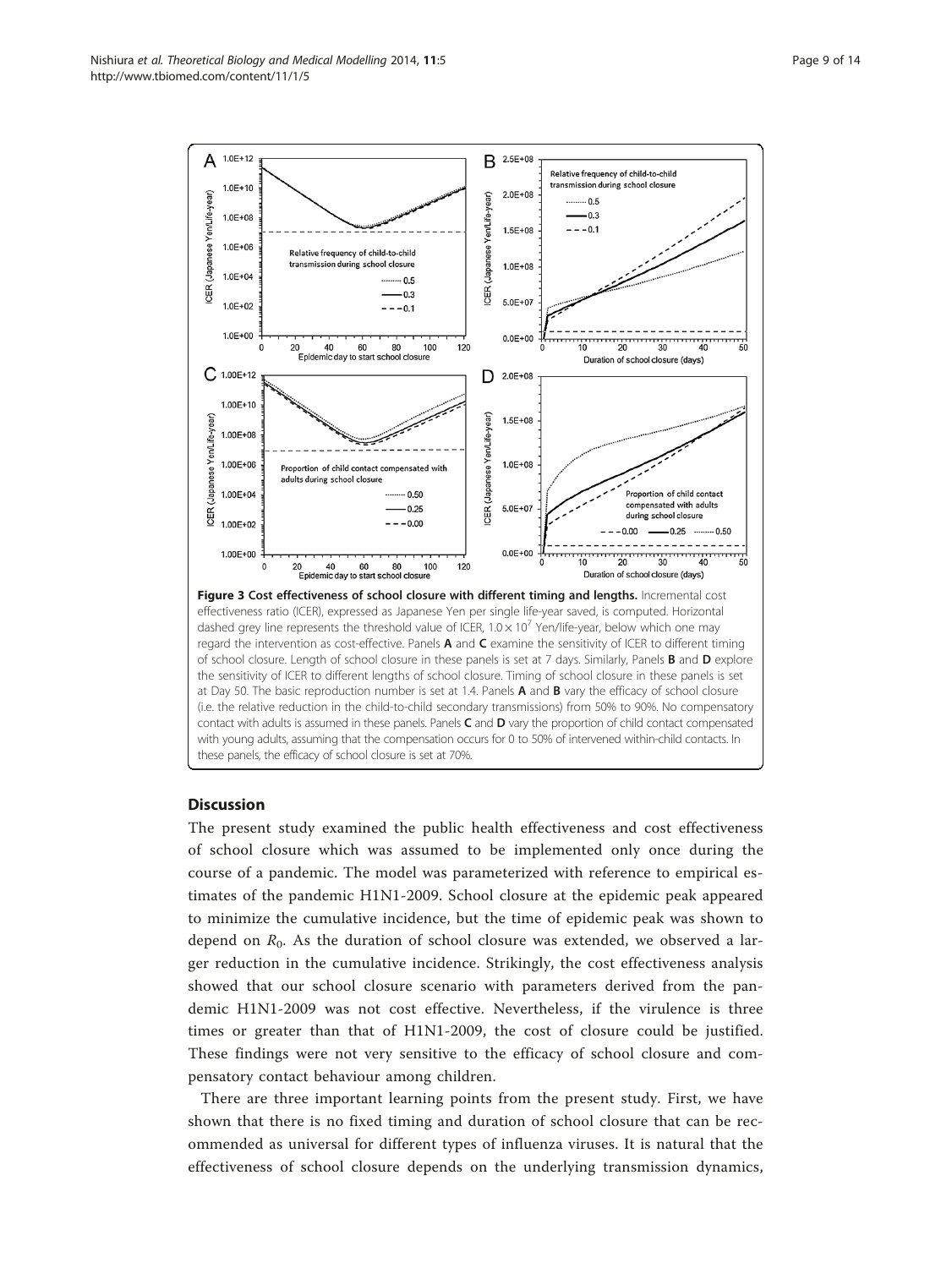<span id="page-9-0"></span>Nishiura et al. Theoretical Biology and Medical Modelling 2014, 11:5 http://www.tbiomed.com/content/11/1/5



and the absence of simple universal guideline should be explained and communicated to non-experts. In fact, the dependence of the effectiveness of school closure on the transmission dynamics could explain variations in published opinions toward the epidemiological performance of the school closure as an option of mitigation strategy. Second, school closure during the pandemic H1N1-2009 appeared not to be cost effective even when the ICER took the minimum value. It implies that the cost-effective intervention against mild pandemic strain such as H1N1-2009 is different from that of virulent strains. This echoes the finding by Halder et al. [[26,27](#page-13-0)] based on a simulation approach. Third, if a particular strain is virulent, school closure could be cost effective. Namely, given that the virulent strain widely spreads in the community, yielding high disease burden, school closure intervention, the cost of which is regarded as small for the high disease burden, should be implemented to reduce the disaster size as much as possible. In addition, since the equation ([12\)](#page-4-0) involves the wage of parents, it is important to remember that the cost-effectiveness may also depend on an economic standard of a country (e.g. school closure of pandemic H1N1-2009 may even be justified in a country with much smaller salary than that of Japan).

As a policy implication at minimum, one should remember that optimal school closure depends on the severity of pandemic, characterized by the transmissibility and virulence. Especially, the school closure is likely cost effective for virulent influenza strains. One should also know that the cost-effective interventions of a particular influenza strain are different from those for other strains. In addition, rather than industrialized countries, it may be easier to justify the cost of school closure in developing countries where the parental impact is likely smaller.

Three technical limitations should be noted. First, our model assumes that the transmission from child to child is homogeneous. More rigorous network model has shown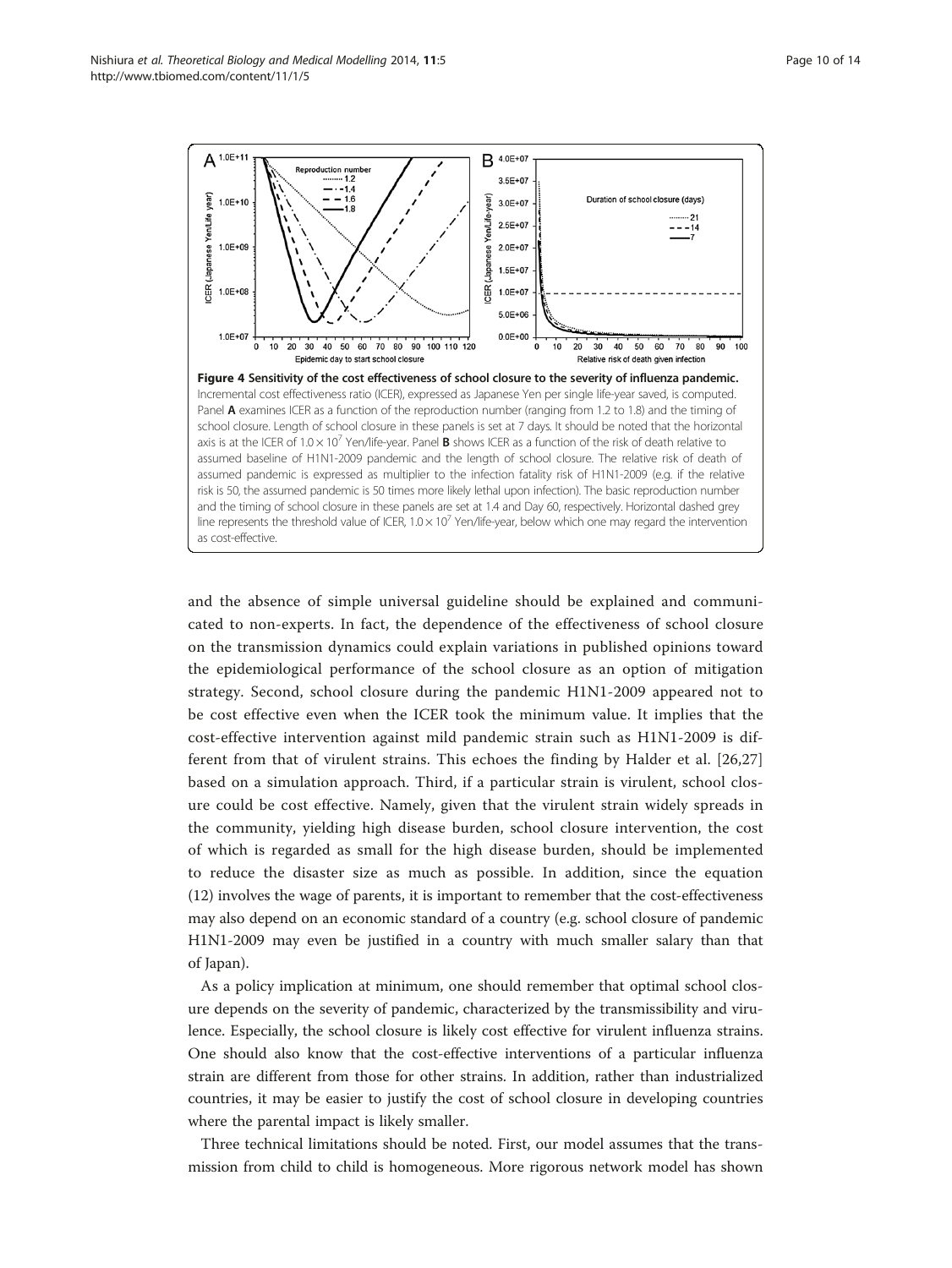<span id="page-10-0"></span>that such random mixing assumption could overestimate the effectiveness of school closure [[28](#page-13-0)]. Second, the impact of school closure on social mixing patterns should ideally be based on more realistically socially structured (layered) modelling approach [[29\]](#page-13-0), perhaps classifying transmissions into those occurring in households, schools and community [[30\]](#page-13-0). Third, more precise features of child contact, including weekend contact and the impact of illness on the contact, are recently shown to have a substantial impact on the effectiveness of intervention [\[31,32](#page-13-0)].

Unfortunately, school closure during H1N1-2009 may not be fully justified when it comes to the cost. Nevertheless, the cost effectiveness should be regarded as merely a single aspect of the impact of this intervention to help policymaking. Perhaps, rather than focusing more on the cost, one should carefully reconsider public health objectives of this intervention, e.g. delaying epidemic peak, reducing the height of peak prevalence, or reducing the overall epidemic size, and decide what we would expect from this intervention more in detail. Expecting the effectiveness in all these aspects may not be feasible [[33](#page-13-0)]. Despite the presence of numerous tasks to guide school closure in the next pandemics, our study has at least shown that one can examine the potential performance of school closure using the proposed simplistic modelling approach.

# Conclusions

The present study examined the public health effectiveness and cost effectiveness of school closure. The effectiveness of school closure depends on the transmission dynamics of a particular influenza virus strain, especially the virulence. School closure in our scenario with parameters derived from the pandemic H1N1-2009 appeared not to be cost effective. There is no fixed timing and duration of school closure that can be recommended as universal guideline for different types of influenza viruses.

# Appendix

Here we describe the mechanism of compensatory contact of children during school closure. Let  $M^{\dagger}$  be a symmetric matrix that represents the rate of total contacts made by each age-group. That is, supposing that the population sizes of children, young adults and elderly are expressed as  $(N_1, N_2, N_3)$ , we have

$$
\mathbf{M}^* = \mathbf{M} \begin{pmatrix} N_1 & 0 & 0 \\ 0 & N_2 & 0 \\ 0 & 0 & N_3 \end{pmatrix}
$$
 (A1)

Sum of elements in a single row i or single column i represents the total number of contacts (per day) made by all of those in age-group  $i$ . We assume that the sum of each column is decomposed as the product of average contact per person  $k_i$  and the population size  $N_i$ , so that the sum can be rewritten as  $k_iN_i$ . In the presence of compensatory behaviour, we assume that the total number of contact,  $k_iN_i$ , made by age-group i is partially maintained even during the school closure.

Let  $p_1$  and  $p_2$  be the proportion of child contacts spent for children and young adults, then the first row (or first column) of  $M^*$  should read  $(p_1k_1N_1, p_2k_1N_1, (1-p_1-p_2)k_1N_1)$ .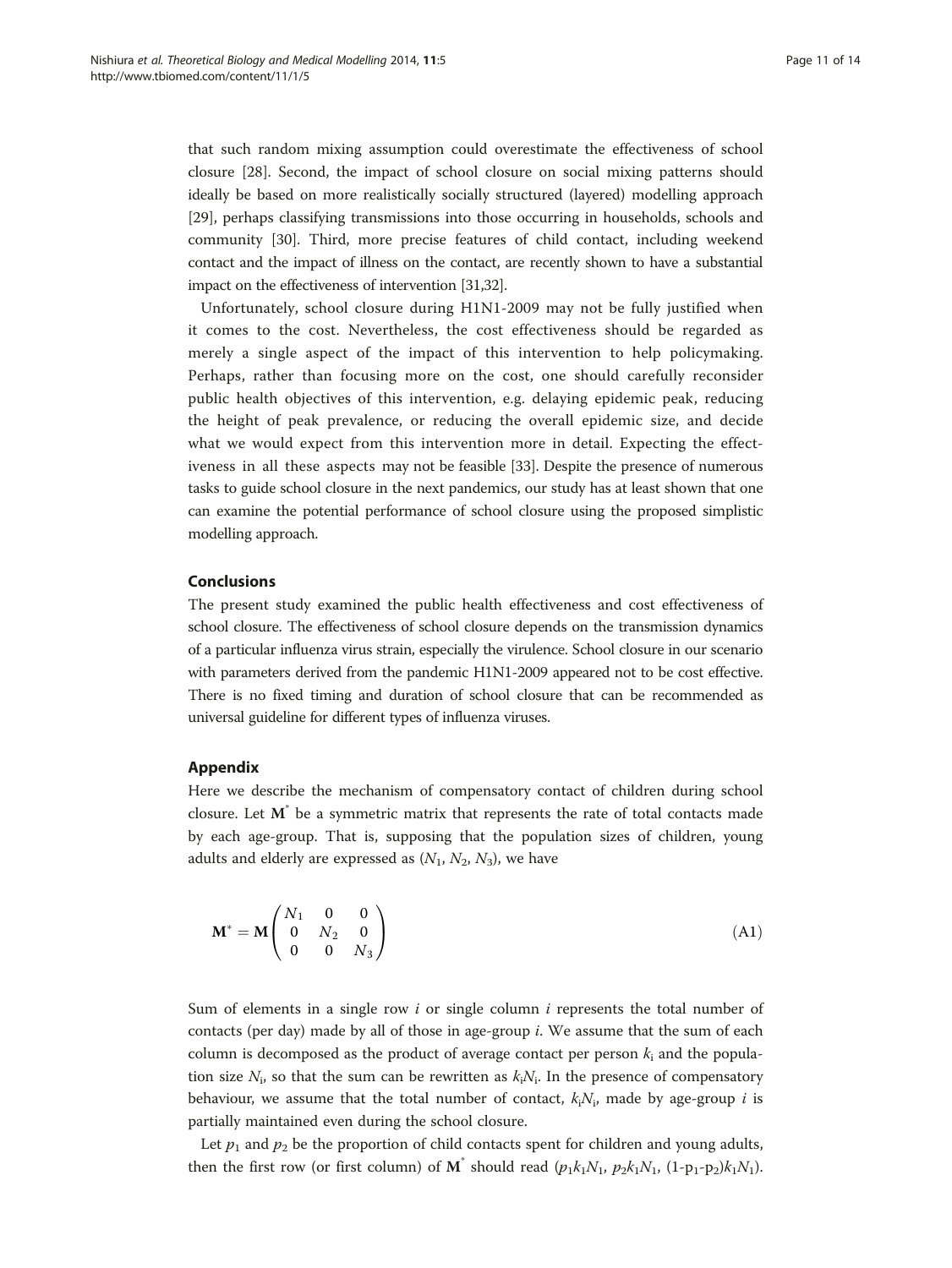Similarly, let  $p_3$  be the proportion of young adult contacts for other young adults or elderly that are spent for young adults. We get

$$
\mathbf{M}^* = \begin{pmatrix} p_1 k_1 N_1 & p_2 k_1 N_1 & (1 - p_1 - p_2) k_1 N_1 \\ p_2 k_1 N_1 & p_3 (k_2 N_2 - p_2 k_1 N_1) & (1 - p_3) (k_2 N_2 - p_2 k_1 N_1) \\ (1 - p_1 - p_2) k_1 N_1 & (1 - p_3) (k_2 N_2 - p_2 k_1 N_1) & k_3 N_3 - (1 - p_1 - p_2) k_1 N_1 - (1 - p_3) (k_2 N_2 - p_2 k_1 N_1) \end{pmatrix} \tag{A2}
$$

Thus, the contact matrix  $M$  is given by

$$
\mathbf{M} = \mathbf{M}^* \begin{pmatrix} \frac{1}{N_1} & 0 & 0 \\ 0 & \frac{1}{N_2} & 0 \\ 0 & 0 & \frac{1}{N_3} \end{pmatrix}
$$
 (A3)

In the event of school closure, the contact rate among school children is expected to decrease. If the impact of school closure were seen only among children, we would have the following contact matrix during the closure,  $M^*$ , as

$$
\mathbf{M}' = \begin{pmatrix} \varepsilon(t)p_1k_1 & \frac{p_2k_1N_1}{N_2} & \frac{(1-p_1-p_2)k_1N_1}{N_3} \\ p_2k_1 & \frac{p_3(k_2N_2-p_2k_1N_1)}{N_2} & \frac{(1-p_3)(k_2N_2-p_2k_1N_1)}{N_3} \\ (1-p_1-p_2)k_1 & \frac{(1-p_3)(k_2N_2-p_2k_1N_1)}{N_2} & k_3 - \frac{(1-p_1-p_2)k_1N_1 + (1-p_3)(k_2N_2-p_2k_1N_1)}{N_3} \end{pmatrix},
$$
\n(A4)

where, as in the main text,  $\varepsilon(t)$  may be modelled as

$$
\varepsilon(t) = \begin{cases} 1 & \text{for } t < t_0 \text{ or } t \ge t_0 + \tau, \\ q & \text{for } t_0 \le t < t_0 + \tau. \end{cases} \tag{A5}
$$

Nevertheless, school closure could, in theory, influence the contacts with other agegroups too. That is, school children are likely to stay in the home during the closure and the contact rate between children and adults may be increased in an indirect manner, e.g., parents may have to spend longer time with children than usual. If the proportion  $\pi$ of reduced child-to-child contacts is maintained and compensated by child-to-young adult contacts, the contact matrix during the closure may read

$$
\mathbf{M}' = \begin{pmatrix}\nqp_1k_1 & \frac{(1-q)\pi p_1k_1N_1 + p_2k_1N_1}{N_2} & \frac{(1-p_1-p_2)k_1N_1}{N_3} \\
(1-q)\pi p_1k_1 + p_2k_1 & \frac{p_3(k_2N_2 - p_2k_1N_1)}{N_2} & \frac{(1-p_3)(k_2N_2 - p_2k_1N_1)}{N_3} \\
(1-p_1-p_2)k_1 & \frac{(1-p_3)(k_2N_2 - p_2k_1N_1)}{N_2} & k_3 - \frac{(1-p_1-p_2)k_1N_1 + (1-p_3)(k_2N_2 - p_2k_1N_1)}{N_3}\n\end{pmatrix},
$$
\n(A6)

It should be noted that the increase in child contact with elderly is ignored, assuming that mostly parents, not elderly, have to take care of children during the school closure [[15\]](#page-12-0). It should also be noted that other contacts were assumed not to have been influenced by the compensation, although, in theory, the maintenance of contacts should influence all other elements (so that the total number of contacts per day remain constant for all age-groups); we ignore this mathematical issue for simplicity.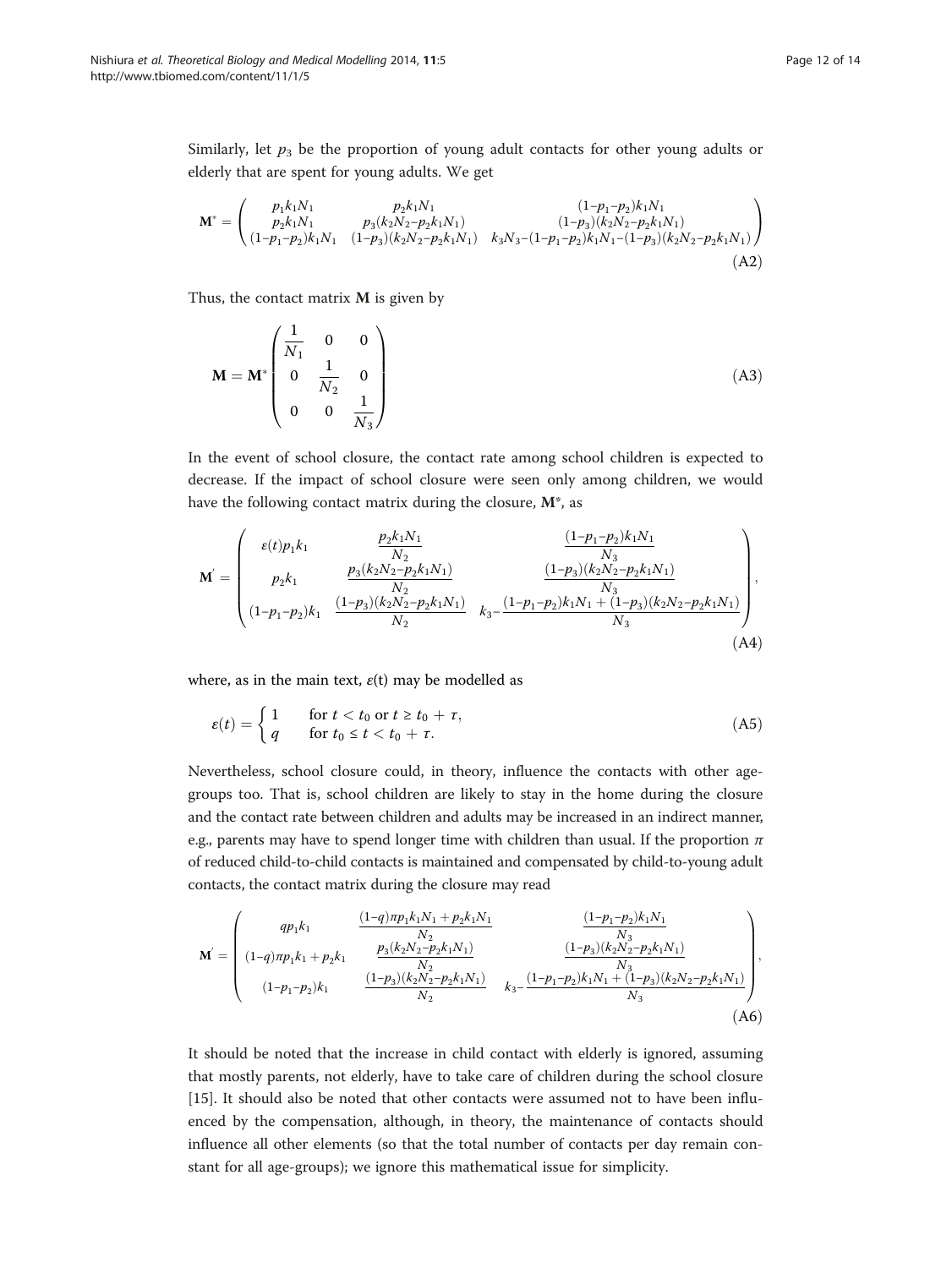#### <span id="page-12-0"></span>Competing interests

The authors declare that they have no competing interests.

#### Authors' contributions

This study was conceived, structured and agreed by all authors during a Study Group session including the conception of study, methodological development, implementation and interpretation. HN implemented computational analyses, interpreted the results and drafted the manuscript. KE and SN revised the model. KM tracked published information to parameterize the model. HI, SI, RY and SM discussed and gave comments on the earlier version of the manuscript. All authors read and approved the final manuscript.

#### Acknowledgements

This study originated from Study Group on Infectious Disease Modelling, supported by the Cooperation with Mathematics Program (2013S01) of the Ministry of Education, Culture, Sports, Science and Technology and The Institute of Statistical Mathematics, Japan. HN wishes to thank Takahashi Industrial and Economic Research Foundation for funding support. KE received scholarship support from the Japan Society for Promotion of Science (JSPS). KE and HI received funding support from the Aihara Project, the FIRST program from JSPS, initiated by CSTP. SN received funding support from Grant-in-Aid for Young Scientists B25871132.

#### Author details

<sup>1</sup>Graduate School of Medicine, The University of Tokyo, 7-3-1 Hongo, Bunkyo-ku, Tokyo 1130033, Japan. <sup>2</sup>Department of Mathematical Informatics, Graduate School of Information Science and Technology, The University of Tokyo, 7-3-1 Hongo, Bunkyo-ku, Tokyo 1138656, Japan. <sup>3</sup>Institute of Tropical Medicine and the Global Center of Excellence Program, Nagasaki University, Nagasaki 8528523, Japan. <sup>4</sup>Laboratory for Mathematical Modeling of Immune System, RIKEN Center for Integrative Medical Science Center (IMS-RCAI), 1-7-22, Suehiro-cho, Tsurumi-ku, Yokohama-city, Kanagawa 2300045, Japan. <sup>5</sup>Graduate School of Mathematical Sciences, The University of Tokyo, 3-8-1 Komaba, Meguro-ku, Tokyo 1538914, Japan. <sup>6</sup>Human Genome Center, The Institute of Medical Science, The University of Tokyo, 4-6-1 Shirokanedai, Minato-ku, Tokyo 1088639, Japan. <sup>7</sup>Research and Development Center for Data Assimilation, Institute of Statistical Mathematics, 10-3 Midoricho, Tachikawa, Tokyo 1908562, Japan.

#### Received: 9 December 2013 Accepted: 20 January 2014 Published: 21 January 2014

#### References

- 1. Cauchemez S, Ferguson NM, Wachtel C, Tegnell A, Saour G, Duncan B, Nicoll A: Closure of schools during an influenza pandemic. Lancet Infect Dis 2009, 9:473–481.
- 2. Nishiura H, Castillo-Chavez C, Safan M, Chowell G: Transmission potential of the new influenza A(H1N1) virus and its age-specificity in Japan. Euro Surveill 2009, 14:19227.
- 3. Shiino T, Okabe N, Yasui Y, Sunagawa T, Ujike M, Obuchi M, Kishida N, Xu H, Takashita E, Anraku A, Ito R, Doi T, Ejima M, Sugawara H, Horikawa H, Yamazaki S, Kato Y, Oguchi A, Fujita N, Odagiri T, Tashiro M, Watanabe H: Molecular evolutionary analysis of the influenza A(H1N1)pdm, May-September, 2009: temporal and spatial spreading profile of the viruses in Japan. PLoS One 2010, 5:e11057.
- 4. Cauchemez S, Valleron AJ, Boëlle PY, Flahault A, Ferguson NM: Estimating the impact of school closure on influenza transmission from Sentinel data. Nature 2008, 452:750–754.
- 5. Wu JT, Cowling BJ, Lau EH, Ip DK, Ho LM, Tsang T, Chuang SK, Leung PY, Lo SV, Liu SH, Riley S: School closure and mitigation of pandemic (H1N1) 2009, Hong Kong. Emerg Infect Dis 2010, 16:538-541.
- 6. Earn DJ, He D, Loeb MB, Fonseca K, Lee BE, Dushoff J: Effects of school closure on incidence of pandemic influenza in Alberta, Canada. Ann Intern Med 2012, 156:173–181.
- Hens N, Ayele GM, Goeyvaerts N, Aerts M, Mossong J, Edmunds JW, Beutels P: Estimating the impact of school closure on social mixing behaviour and the transmission of close contact infections in eight European countries. BMC Infect Dis 2009, 9:187.
- 8. Cowling BJ, Lau EH, Lam CL, Cheng CK, Kovar J, Chan KH, Peiris JS, Leung GM: Effects of school closures, 2008 winter influenza season, Hong Kong. Emerg Infect Dis 2008, 14:1660–1662.
- 9. Vynnycky E, Edmunds WJ: Analyses of the 1957 (Asian) influenza pandemic in the United Kingdom and the impact of school closures. Epidemiol Infect 2008, 136:166–179.
- 10. House T, Baguelin M, Van Hoek AJ, White PJ, Sadique Z, Eames K, Read JM, Hens N, Melegaro A, Edmunds WJ, Keeling MJ: Modelling the impact of local reactive school closures on critical care provision during an influenza pandemic. Proc R Soc London, Ser B 2011, 278:2753–2760.
- 11. Nishiura H, Chowell G, Safan M, Castillo-Chavez C: Pros and cons of estimating the reproduction number from early epidemic growth rate of influenza A (H1N1) 2009. Theor Biol Med Model 2010, 7:1
- 12. Ministries associated with Pandemic and Avian Influenza: Guideline of interventions against pandemic and other novel influenza. Tokyo: Japanese Government; 2013. in Japanese.
- 13. Charu V, Chowell G, Palacio Mejia LS, Echevarría-Zuno S, Borja-Aburto VH, Simonsen L, Miller MA, Viboud C: Mortality burden of the A/H1N1 pandemic in Mexico: a comparison of deaths and years of life lost to seasonal influenza. Clin Infect Dis 2011, 53:985–993.
- 14. Wong JY, Wu P, Nishiura H, Goldstein E, Lau EH, Yang L, Chuang SK, Tsang T, Peiris JS, Wu JT, Cowling BJ: Infection fatality risk of the pandemic A(H1N1)2009 virus in Hong Kong. Am J Epidemiol 2013, 177:834–840.
- 15. Mizumoto K, Yamamoto T, Nishiura H: Contact behaviour of children and parental employment behaviour during school closures against the pandemic influenza A (H1N1-2009) in Japan. J Int Med Res 2013, 41:716–724.
- 16. ITR Corporation: ITR White Paper 2009. Report to consider renovation in working style and Windows 7 following pandemic intervention. Tokyo: ITR Corporation; 2009. in Japanese.